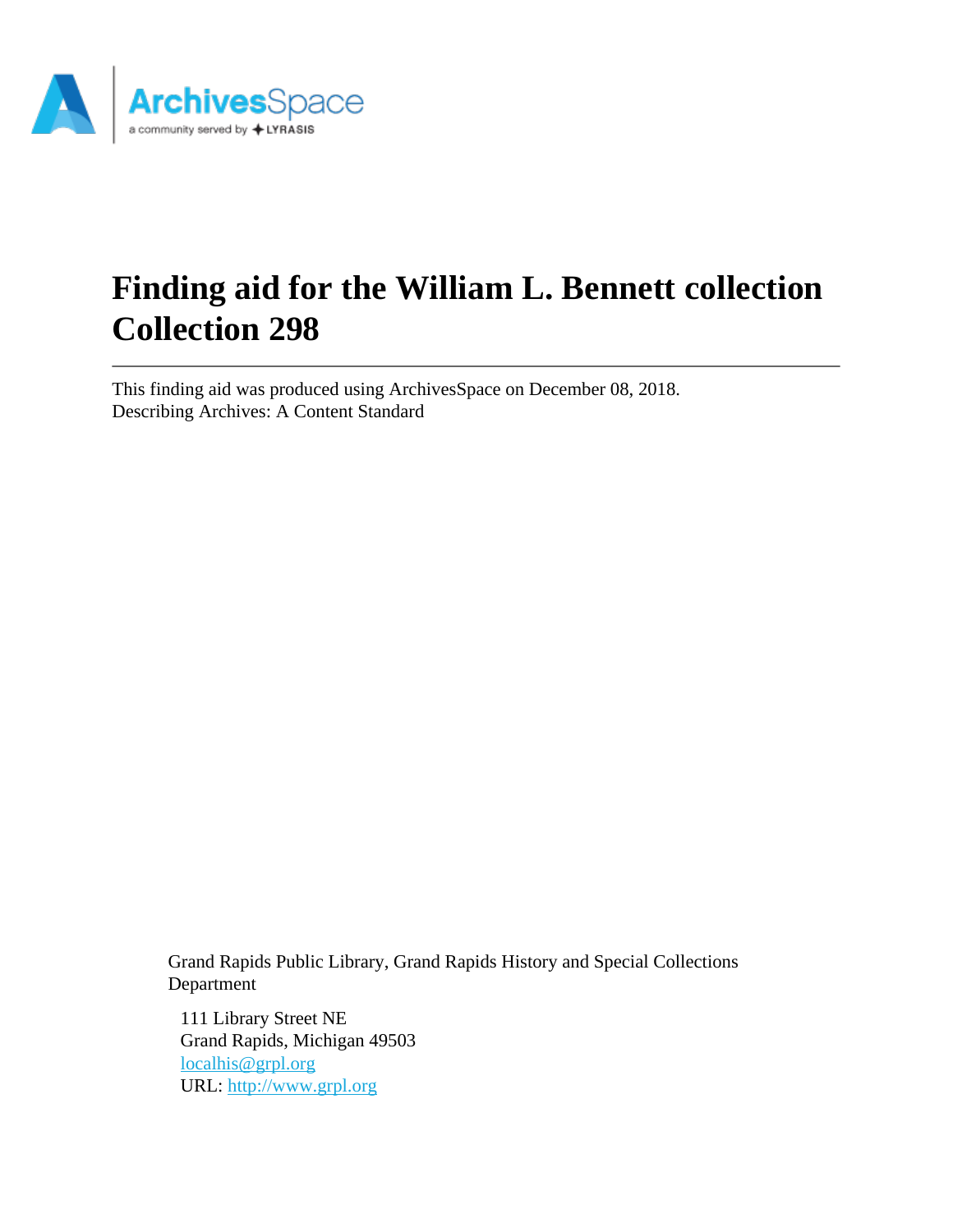## <span id="page-1-0"></span>**Table of Contents**

| 11                                                                                           |               |
|----------------------------------------------------------------------------------------------|---------------|
|                                                                                              |               |
| 36 S. Division St. views (ca. 1906, later Fletcher Block 40-44 Division (1912)(2 images on 1 |               |
|                                                                                              | <sup>11</sup> |
|                                                                                              | <sup>11</sup> |
| 11                                                                                           |               |
|                                                                                              | <sup>11</sup> |
| <sup>11</sup>                                                                                |               |
| 12                                                                                           |               |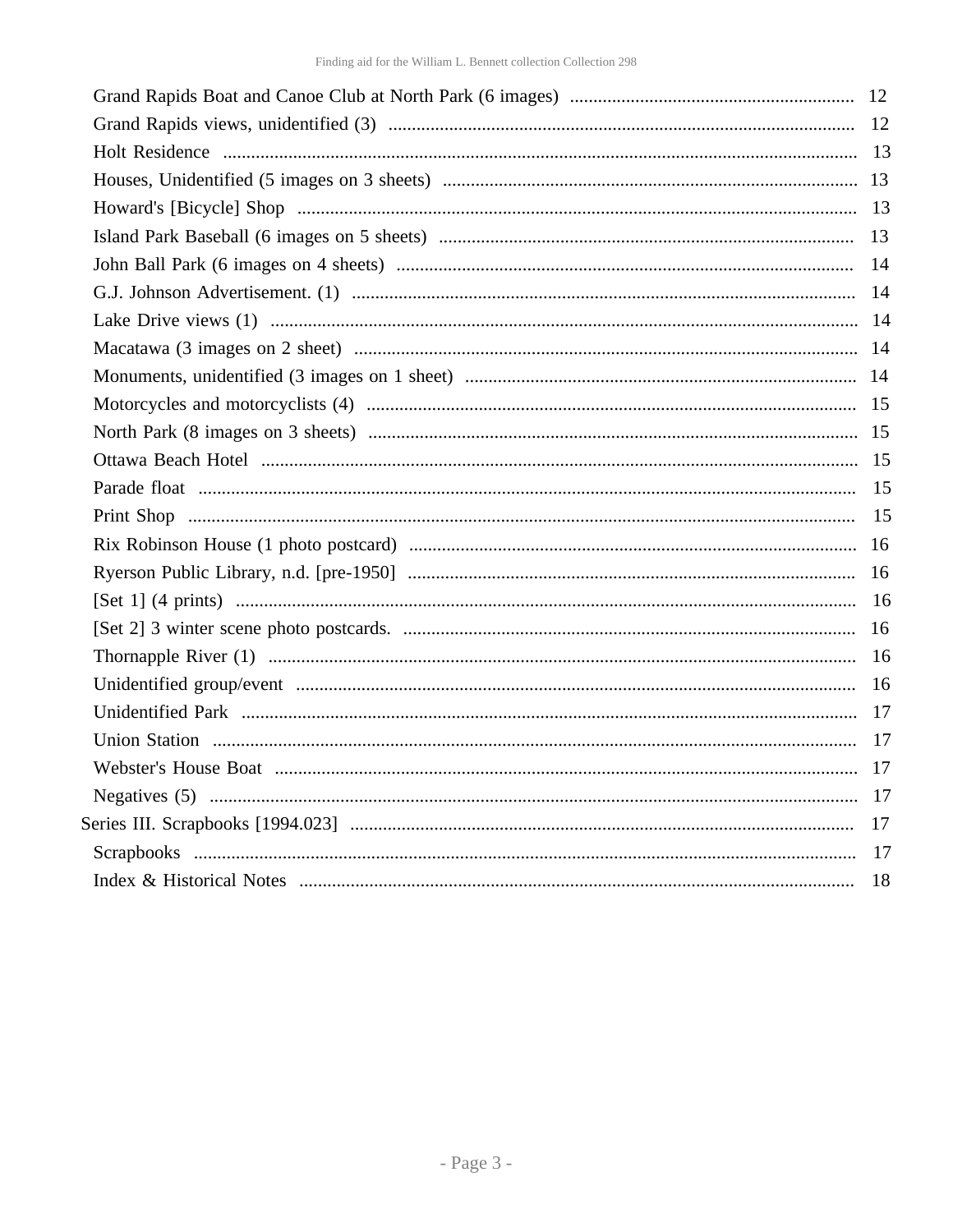## <span id="page-3-0"></span>**Summary Information**

| <b>Repository:</b><br><b>Title:</b> | Grand Rapids Public Library, Grand Rapids History and Special<br><b>Collections Department</b><br>William L. Bennett collection                                                                                                                                                                                                                                                                                                                                                                                                                                                                                                                  |
|-------------------------------------|--------------------------------------------------------------------------------------------------------------------------------------------------------------------------------------------------------------------------------------------------------------------------------------------------------------------------------------------------------------------------------------------------------------------------------------------------------------------------------------------------------------------------------------------------------------------------------------------------------------------------------------------------|
|                                     |                                                                                                                                                                                                                                                                                                                                                                                                                                                                                                                                                                                                                                                  |
| ID:                                 | Collection 298                                                                                                                                                                                                                                                                                                                                                                                                                                                                                                                                                                                                                                   |
| Date:                               | no date                                                                                                                                                                                                                                                                                                                                                                                                                                                                                                                                                                                                                                          |
| <b>Physical Description:</b>        | 3 Linear Feet Three boxes                                                                                                                                                                                                                                                                                                                                                                                                                                                                                                                                                                                                                        |
| Language of the<br><b>Material:</b> | English                                                                                                                                                                                                                                                                                                                                                                                                                                                                                                                                                                                                                                          |
| Abstract:                           | William L. Bennett (1912-2006) was an historian from the Grand<br>Rapids, Michigan area. This collection includes historical materials<br>he collected or created, primarily including photographs taken from<br>albums, but also scrapbooks, ephemera and reference documents. Also<br>included is a copy of his publication "Memories of East Grand Rapids,<br>1834-1982." The bulk of this collection are the photographs. Bennett<br>was a member of the Kiwanis Club of Grand Rapids, among his other<br>activities. His documents from that organization, also contributed to<br>the GRPL Archives, are described as a separate Coll. 312. |

**^** [Return to Table of Contents](#page-1-0)

## <span id="page-3-1"></span>**Biographical / Historical**

Born August 21, 1912, in Lansing, Michigan, William (Bill) L. Bennett was born to William R. and Ada Vasbinder Bennett. From Lansing, the family moved to Saginaw, and from there went on to Grand Rapids, Michigan. William graduated from Central High School in 1930, and went on to Haney Commercial College (now Davenport University). He then married Francis A. Metcalf on September 10, 1938, and with Francis had two children: one daughter, Kathleen M. and one son, Charles W. Bennett. Their family attended Westminster Presbyterian Church, where William was very active.

While taking night classes at Haney, Bennett was working at a pig-iron and coal producing company that was located in Grand Rapids. By 1941, there were rumors that Michigan's forests were beginning to give out and the company was moved to Cleveland. After this, William became a licensed funeral director in 1942, and worked as Secretary of Metcalf's Funeral Services, Incorporated, (now Metcalf & Jonkhoff Funeral Services) which was owned and operated by his wife's family.

In his public life, William was very active in his church and Boy Scouts. For the scouts, he was Chairman of the Troop Committee and a member of the God and Country Boy Scout Award Committee for 24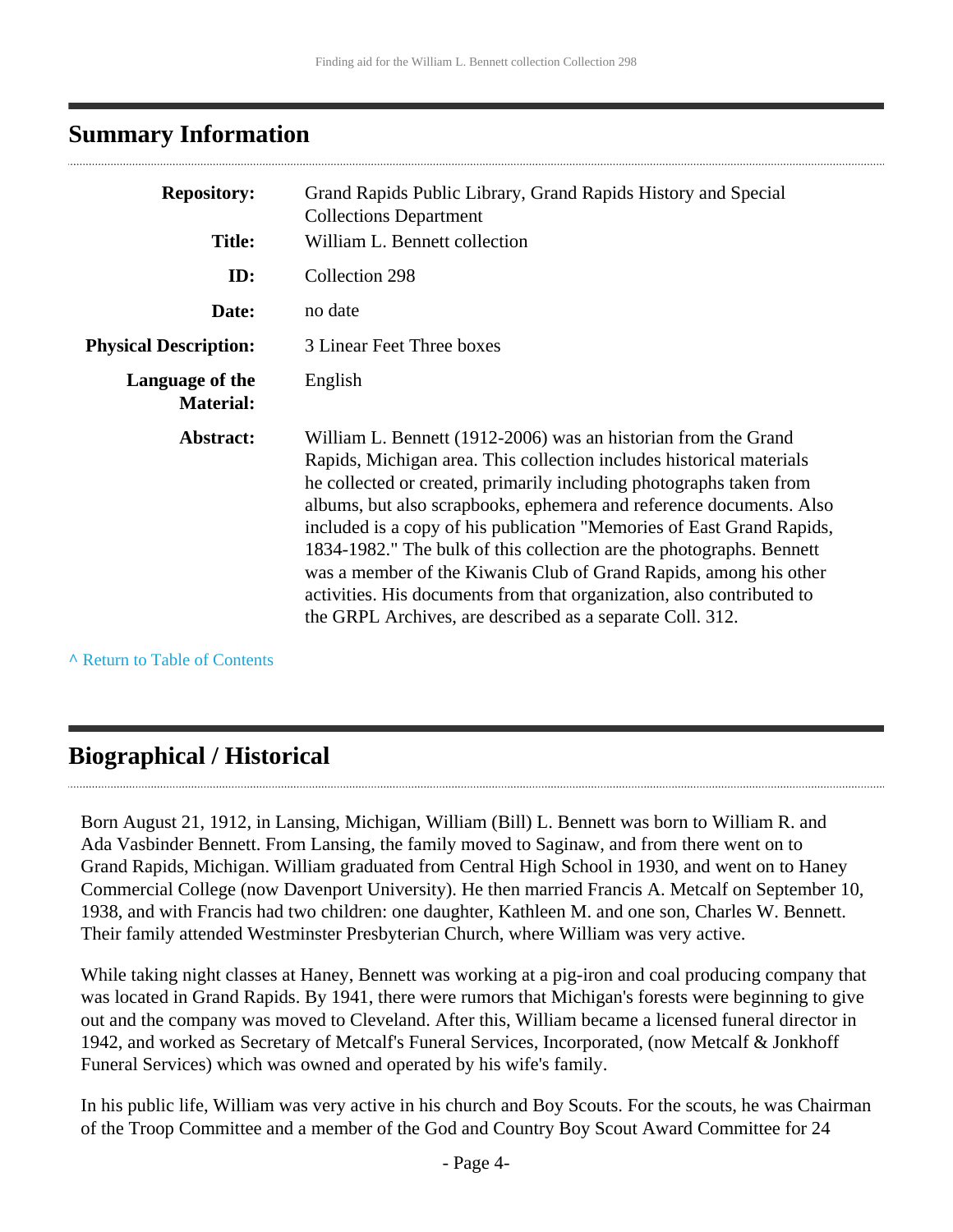years. For the city of Grand Rapids, he was City Commissioner of one-third of the city area. He worked as treasurer for the Grand Rapids Council of Churches and was also treasurer and recorder of Saladin Temple Shrine. He was a member of the Grand Rapids Kiwanis Club beginning in 1946 and served numerous terms as a director and first vice-president for the club. In 1970, he was elected president of the club.

In his church life, William was the president of the Men's Council, vice-president of the Board of Trustees, Vice Moderator of the Westminster Church Session, as well as clerk of the Session. He was also an author of some books for the church, including Love in Action: A history of Westminster Women's Organizations and Westminster Presbyterian Church: A History. He is also the author of Memories of East Grand Rapids: 1834-1982 and is the founding member of the East Grand Rapids Historical Commission.

For recreation, he enjoyed wildlife and nature, as well as traveling. His hobbies included playing with his grandchildren, reading, woodworking and public and church service. He was a collector of Grand Rapids historical material, as seen in this collection, and donated material that can be seen in the Kiwanis Collection, 312. William L. Bennett died Sept. 24, 2006.

### **^** [Return to Table of Contents](#page-1-0)

## <span id="page-4-0"></span>**Scope and Contents**

This small collection of items of historical interest to William L. Bennett includes additional unique visual evidence of Grand Rapids citizens, places and activities. Those items on the loose item pages have each been described in this finding aid. However, there are several unique images included in some of the scrapbooks which do not have item level description. The other materials included in this collection suggest some of Bennett's wider historical research interests but are not expected to represent comprehensive coverage of his historical knowledge of the greater Grand Rapids area.

**^** [Return to Table of Contents](#page-1-0)

## <span id="page-4-1"></span>**Administrative Information**

### **Publication Statement**

Grand Rapids Public Library, Grand Rapids History and Special Collections Department

111 Library Street NE Grand Rapids, Michigan 49503 [localhis@grpl.org](mailto:localhis@grpl.org)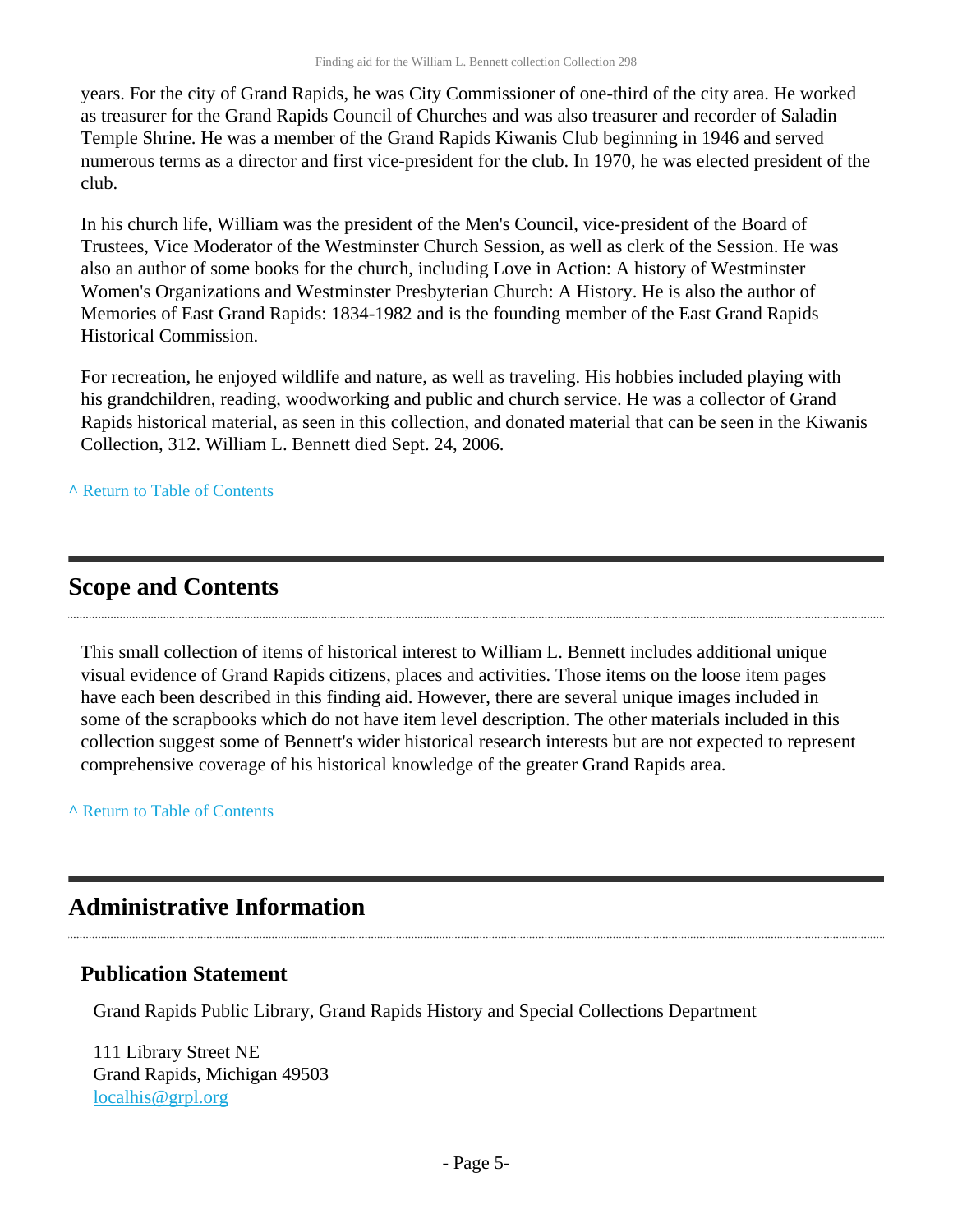URL:<http://www.grpl.org>

### **Immediate Source of Acquisition**

William Bennett, accession number 1993.024, 1994.023 and 1995.005.

### **^** [Return to Table of Contents](#page-1-0)

## <span id="page-5-0"></span>**Related Materials**

### **Related Materials**

Coll. 312, Kiwanis Club of Grand Rapids: William L. Bennett is also the donor of materials from the Grand Rapids Kiwanis Club, from the period when he was active. This has been processed as a separate collection, and may eventually contain Kiwanis Club data from other donors.

**^** [Return to Table of Contents](#page-1-0)

## <span id="page-5-1"></span>**Controlled Access Headings**

- scrapbooks
- East Grand Rapids (Mich.) -- History
- Grand Rapids (Mich.) -- History -- Photographs
- Grand Rapids (Mich.) -- History
- photographs

## <span id="page-5-2"></span>**Collection Inventory**

<span id="page-5-5"></span><span id="page-5-4"></span><span id="page-5-3"></span>

| <b>Series I. Biographical and General.</b> |                  |            |  |  |  |
|--------------------------------------------|------------------|------------|--|--|--|
| <b>Biographical</b>                        |                  |            |  |  |  |
| <b>Title/Description</b>                   | <b>Instances</b> |            |  |  |  |
| Obituary                                   | Box 1            | Folder 0.5 |  |  |  |
| <b>Publications</b>                        |                  |            |  |  |  |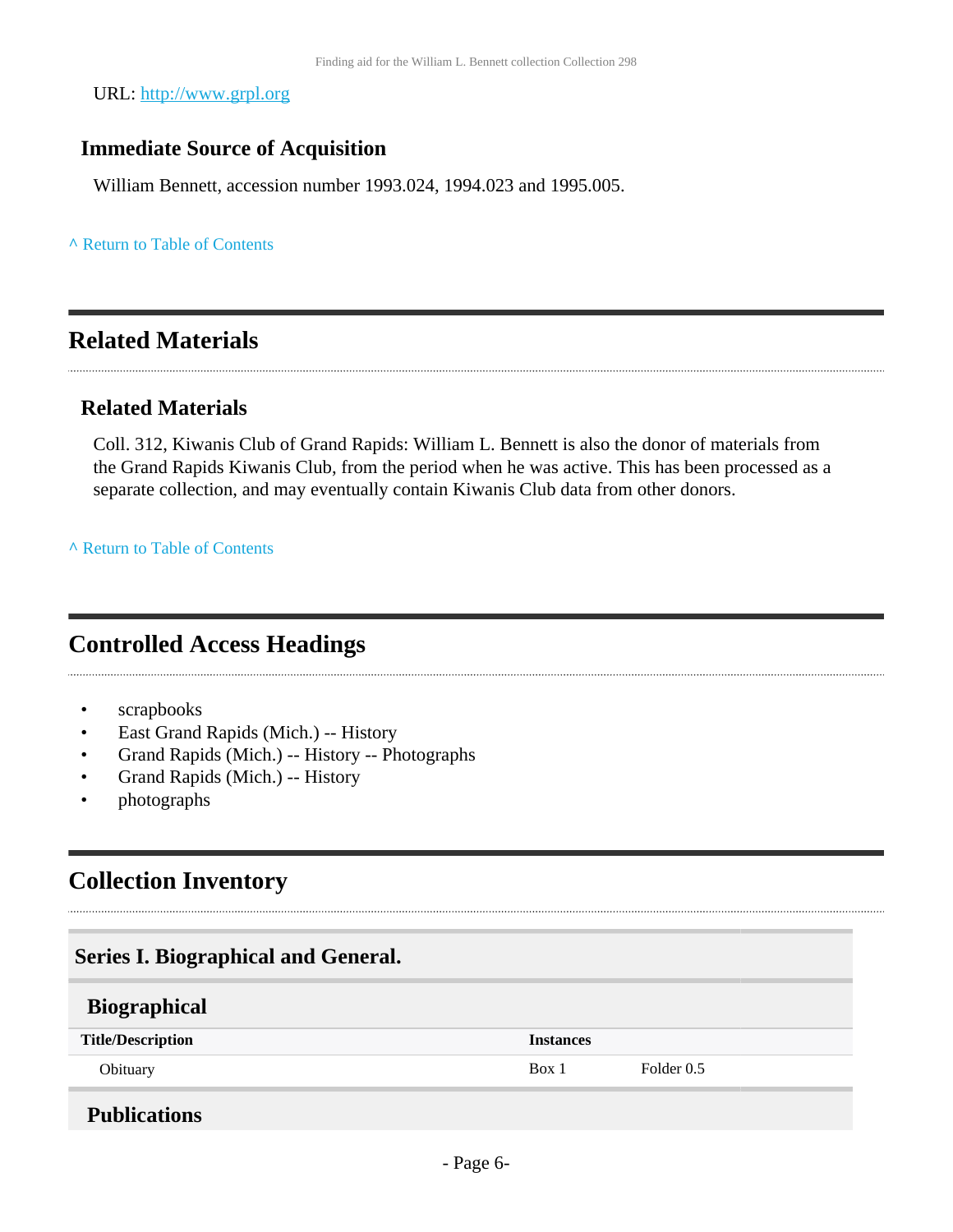| <b>Title/Description</b>                                                      | <b>Instances</b> |            |
|-------------------------------------------------------------------------------|------------------|------------|
| Memories of East Grand Rapids, 1834-1982 / William L.<br>Bennett. 00.[5493].1 | Box 1            | Folder 1.5 |

### <span id="page-6-0"></span>**Miscellaneous**

H

| <b>Title/Description</b>                                                                                                                                                                                                       | <b>Instances</b> |          |
|--------------------------------------------------------------------------------------------------------------------------------------------------------------------------------------------------------------------------------|------------------|----------|
| Annual Reports / Grand Rapids Mutual Federal Savings & Loan<br>Assoc. Monroe at Lyon, 56th, Dec. 31, 1943.                                                                                                                     | Box 1            | Folder 1 |
| Loose Scrapbook Page, citations unknown: Building Airplane to<br>Cross Country; This is Cold Fact Story of How America Turned<br>Tide; Grand Rapids boy sends pictures of scenes found as he<br>marches into Germany Territory | Box 1            | Folder 2 |

## <span id="page-6-1"></span>**Grand Rapids Railways Chronologies**

### **General**

These compilations have been attributed to Bennett due to his stamp on one list, and additional similar materials received with the collection at 298-3-"Index & Historical Notes."

| <b>Title/Description</b>                                                                                                                                                                            | <b>Instances</b> |            |
|-----------------------------------------------------------------------------------------------------------------------------------------------------------------------------------------------------|------------------|------------|
| Streetcar Systems in Grand Rapids Prior to 1890 per City<br>Directories / Each page is stamped "William L. Bennett"                                                                                 | Box 1            | Folder 2.5 |
| Horse Cars                                                                                                                                                                                          | Box 1            | Folder 2.5 |
| Beginning in 1890                                                                                                                                                                                   | Box 1            | Folder 2.5 |
| Street Car Lines in Grand Rapids (per City Directories) Appears<br>to be an earlier or alternative version of the document above,<br>attributed to Bennett similarity of style with the item above. | Box 1            | Folder 2.5 |
| Interurban Railways (from City Directories) 1899-1929.                                                                                                                                              | Box 1            | Folder 2.5 |

### **^** [Return to Table of Contents](#page-1-0)

## <span id="page-6-2"></span>**Series II. Photographs**

| <b>Title/Description</b>                                      | <b>Instances</b> |          |
|---------------------------------------------------------------|------------------|----------|
| Image Reference Sheets for Verso Images                       | Box 1            | Folder 3 |
| <b>General</b>                                                |                  |          |
| Photos attached to the back side of several of the photo      |                  |          |
| albums pages below are not filed directly under their subject |                  |          |
| matter. These sheets, as well as the cross-references, and    |                  |          |
| "Verso" notes, are to assist users in locating these images   |                  |          |
| that are out of the main order.                               |                  |          |

## <span id="page-6-3"></span>**Advertising**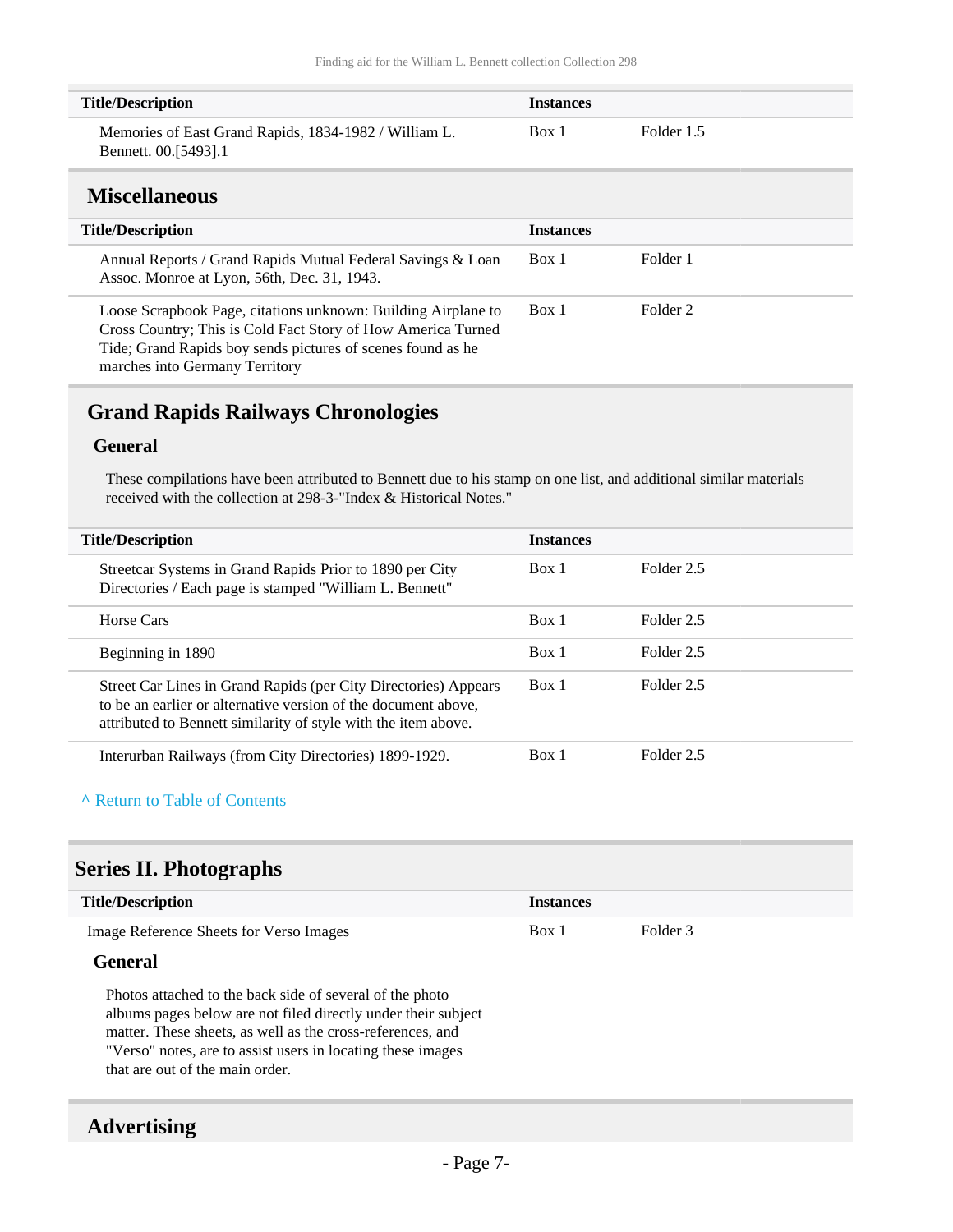| <b>Title/Description</b>                                                                              | <b>Instances</b> |          |
|-------------------------------------------------------------------------------------------------------|------------------|----------|
| 1a. "Taken from front window of Reed-Tandler Co. on Division<br>Ave."                                 | Box 1            | Folder 4 |
| <b>General</b>                                                                                        |                  |          |
| Top of trolley moving down the street, buildings on hill<br>behind, overturned auto behind billboard. |                  |          |
| Image shown on side of building include: Wrigley<br>Spearmint gum, Henry Smith florist                |                  |          |
| Billboards for: Freidrich's Music House, Majestic theater                                             |                  |          |
| 1b. Verso: Man standing beside the side of a house.                                                   | Box 1            | Folder 4 |
| <b>Related Materials:</b>                                                                             |                  |          |
| <b>Related Materials</b>                                                                              |                  |          |
| See also G.J. Johnson folder                                                                          |                  |          |
| Airplane in flight                                                                                    |                  |          |
| <b>Title/Description</b>                                                                              | <b>Instances</b> |          |
| 2a. Early                                                                                             | Box 1            | Folder 5 |

<span id="page-7-0"></span>2b. Verso: Young woman seated (Gertrude?), interior, looking out the window with lace curtains Box 1 Folder 5

## <span id="page-7-1"></span>**Automobiles & motorists (3)**

| <b>Title/Description</b>                                                                                  | <b>Instances</b> |          |
|-----------------------------------------------------------------------------------------------------------|------------------|----------|
| 3. Roy, Francis & Helen on the road to Lansing, 1916.                                                     | Box 1            | Folder 6 |
| 4. When the gasoline vacuum feed refused to work on the road<br>to Muskegon, Helen, Francis, Roy & Bates. | Box 1            | Folder 6 |
| 5. 2 couples, sitting on each fender, with another person in the<br>car.                                  | Box 1            | Folder 6 |

### Related Materials: **Related Materials**

See also the "Gertrude" folder

### <span id="page-7-2"></span>**Bicycle shops**

Related Materials: **Related Materials**

See Howards' Bicycle Shop

### <span id="page-7-3"></span>**Burman, Bob**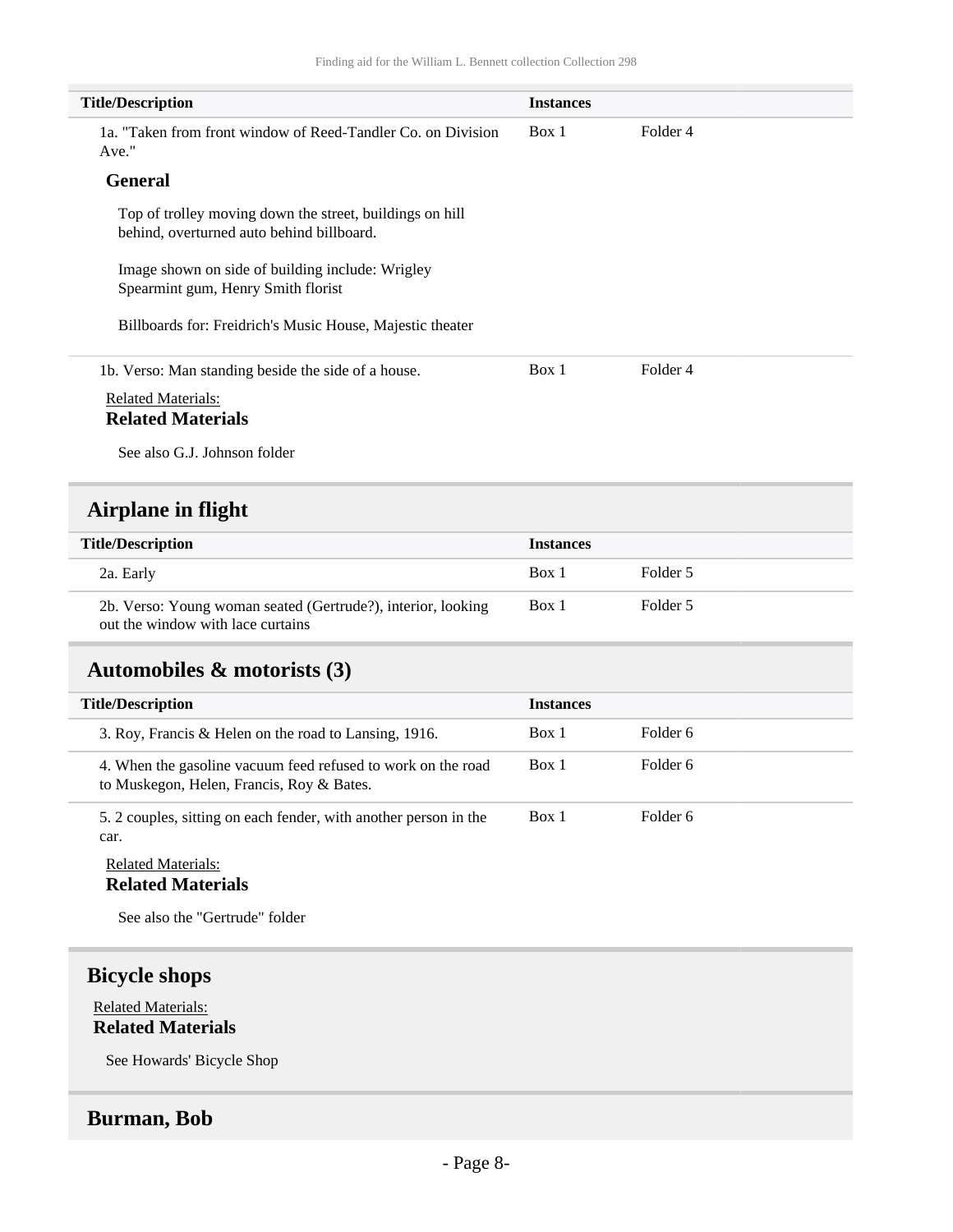### Related Materials: **Related Materials**

See Comstock Park

## <span id="page-8-0"></span>**Bridge St. Bridge**

| <b>Title/Description</b>                                               | <b>Instances</b> |                     |
|------------------------------------------------------------------------|------------------|---------------------|
| 6. Take from window $\ldots$                                           | Box 1            | Folder <sub>7</sub> |
| 7a-d. 4 images                                                         | Box 1            | Folder <sub>7</sub> |
| 7a. Bridge St. Bridge, bird's eye toward Grand Trunk Station           | Box 1            | Folder <sub>7</sub> |
| 7b. Comstock Park race case 10.                                        | Box 1            | Folder <sub>7</sub> |
| 7c. Campau Square. Bird's eye of Wonderly Building at street<br>level. | Box 1            | Folder <sub>7</sub> |
| 7d. Holt Residence on Lake Drive.                                      | Box 1            | Folder <sub>7</sub> |

## <span id="page-8-1"></span>**116-168 W. Bridge St. Views (4)**

| <b>Title/Description</b>                                                                                                                                                                                   | <b>Instances</b> |                     |
|------------------------------------------------------------------------------------------------------------------------------------------------------------------------------------------------------------|------------------|---------------------|
| 8. Heinrich Riechel Deutscher Apotheker, with signs on other<br>buildings on the same side of the street, and 2 trolleys side by<br>side in the street. [1910 City Directory has 116-168 W. Bridge<br>St.] | Box 1            | Folder 8            |
| 9a. Another, more faded version of 8. Deutsche Apotheker.                                                                                                                                                  | Box 1            | Folder 8            |
| 9b. Verso has: oval portraits, left of a woman reading (possibly<br>Gertrude) seated.                                                                                                                      | Box 1            | Folder 8            |
| 9c. Verso. Right of an infant walking on the lawn.                                                                                                                                                         | Box 1            | Folder <sub>8</sub> |
| 10a. Same street (Bridge St.) with drug store, only the scene is a<br>night, with wet pavement.                                                                                                            | Box 1            | Folder 8            |
| 10b. Verso has woman in fancy hat & coat, standing in a<br>wooded area.                                                                                                                                    | Box 1            | Folder 8            |
| 11a. View of Bridge Street opposite Heinrich Riechel Deutscher<br>Apotheker, Woman with parasol, man in straw hat walking<br>toward camera.                                                                | Box 1            | Folder 8            |
| 11b. Verso has man by river, pulling boat on shore.                                                                                                                                                        | Box 1            | Folder 8            |
|                                                                                                                                                                                                            |                  |                     |

## <span id="page-8-2"></span>**Campau Square, 1911 (3 on 2 sheets)**

| <b>Title/Description</b>                                                                                      | <b>Instances</b> |          |
|---------------------------------------------------------------------------------------------------------------|------------------|----------|
| 12a. Peoples Credit in Campau Square, trolley, people on street,<br>Chop Suey on Pearl St. [Brown page album] | Box 1            | Folder 9 |
| 12b. Verso: Man with pipe in mouth, looking up, has bucket in<br>one hand and paintbrush in the other.        | Box 1            | Folder 9 |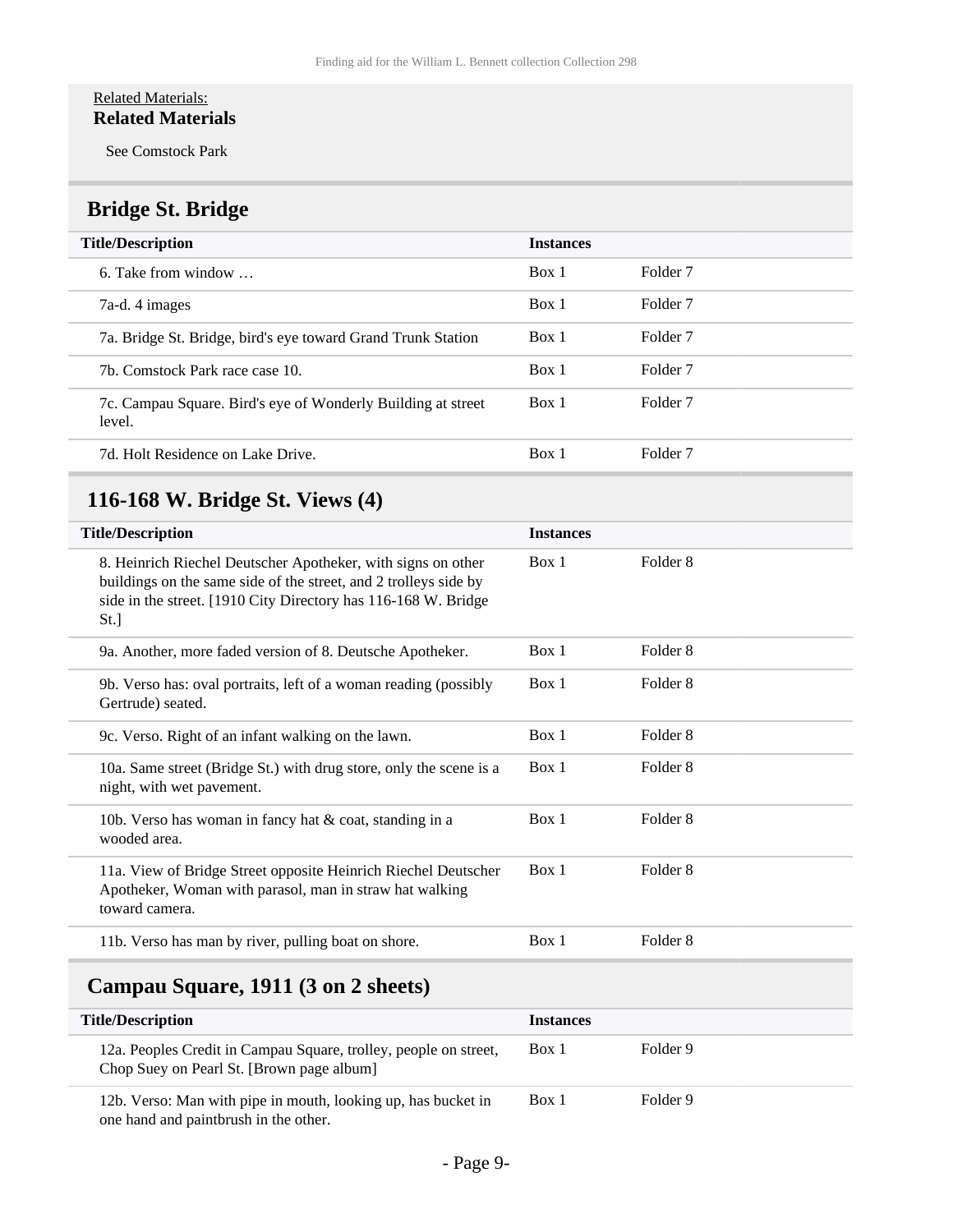13. Peoples, Campau Square. Another copy of 12.a labeled "Campau Square, 1911", from a black paged album. Box 1 Folder 9

### <span id="page-9-0"></span>**Cherry St. Playground, near Eastern & Cherry St. Swimming, Sweetshops (2)**

| <b>Title/Description</b><br><b>Instances</b> |       |           |
|----------------------------------------------|-------|-----------|
| 14. "On a hot day"                           | Box 1 | Folder 10 |
| 15. "Cherry St. Playground"                  | Box 1 | Folder 10 |

## <span id="page-9-1"></span>**Circus or Fair (4 images on 2 sheets)**

| <b>Title/Description</b>                                                                                                                                               | <b>Instances</b> |           |
|------------------------------------------------------------------------------------------------------------------------------------------------------------------------|------------------|-----------|
| 16a. People walking in front of displays. "Agricultural Products"<br>building in background. "The Two-headed Ninth Wonder" front<br>left. El Portana cigars billboard. | Box 1            | Folder 11 |
| 16b. Verso: Woman pulling well, outside house                                                                                                                          | Box 1            | Folder 11 |
| 17a. People walking in front of displays. Hanging manner about<br>apes $\&$ gorillas.                                                                                  | Box 1            | Folder 11 |
| 17b. Verso: 4 children seated on lawn                                                                                                                                  | Box 1            | Folder 11 |

### <span id="page-9-2"></span>**Circus Parade, Division St. (10 images on 6 sheets)**

| <b>Title/Description</b>                                                                                                                                                                                                                                                   | <b>Instances</b> |           |
|----------------------------------------------------------------------------------------------------------------------------------------------------------------------------------------------------------------------------------------------------------------------------|------------------|-----------|
| 18. "Circus Day". Elephants on street, lined up along sidewalk                                                                                                                                                                                                             | Box 1            | Folder 12 |
| 19a. Elephants with uniformed riders, walking down the street.<br>At least 10 elephants visible and probably others. Trolley car,<br>children, and carriages on right side of photo.                                                                                       | Box 1            | Folder 12 |
| 19b. Verso: Woman seated on grass under tree, reading                                                                                                                                                                                                                      | Box 1            | Folder 12 |
| 20a. Wagon drawn by team of 6 horses, has bronze woman<br>figure on wagon. People on street. Grand Rapids Underwear Co.<br>(67 S. Division. 1910 City Directory), Hanna's 5 & 10 (George<br>D. Hanna Grocer, 61 S. Division, 1910 City Directory)                          | Box 1            | Folder 12 |
| 20b. Verso: riders on horses, going down the street. Autos, male<br>on cycle, carriages lined up on right side of street.                                                                                                                                                  | Box 1            | Folder 12 |
| 21. Larger unmounted view of image in 20a. above with bronze<br>woman figure on wagon drawn by 6 horses.                                                                                                                                                                   | Box 1            | Folder 12 |
| 22a. Team of camels drawing calliope.                                                                                                                                                                                                                                      | Box 1            | Folder 12 |
| 22b. Verso: Close up of elephants, in chains, with uniformed<br>riders.                                                                                                                                                                                                    | Box 1            | Folder 12 |
| 23a. Costumed riders, auto, horse-drawn carriages, with Alex<br>Miller Co. (1915 City Directory has Alexander W. Miller<br>Co., wholesale fruits, 22-24 Ottawa Ave, N.W., Grand Rapids<br>Notions & Crockery Co, 237-239 Fulton St. W) G.R. Notions<br>Co., in background. | Box 1            | Folder 12 |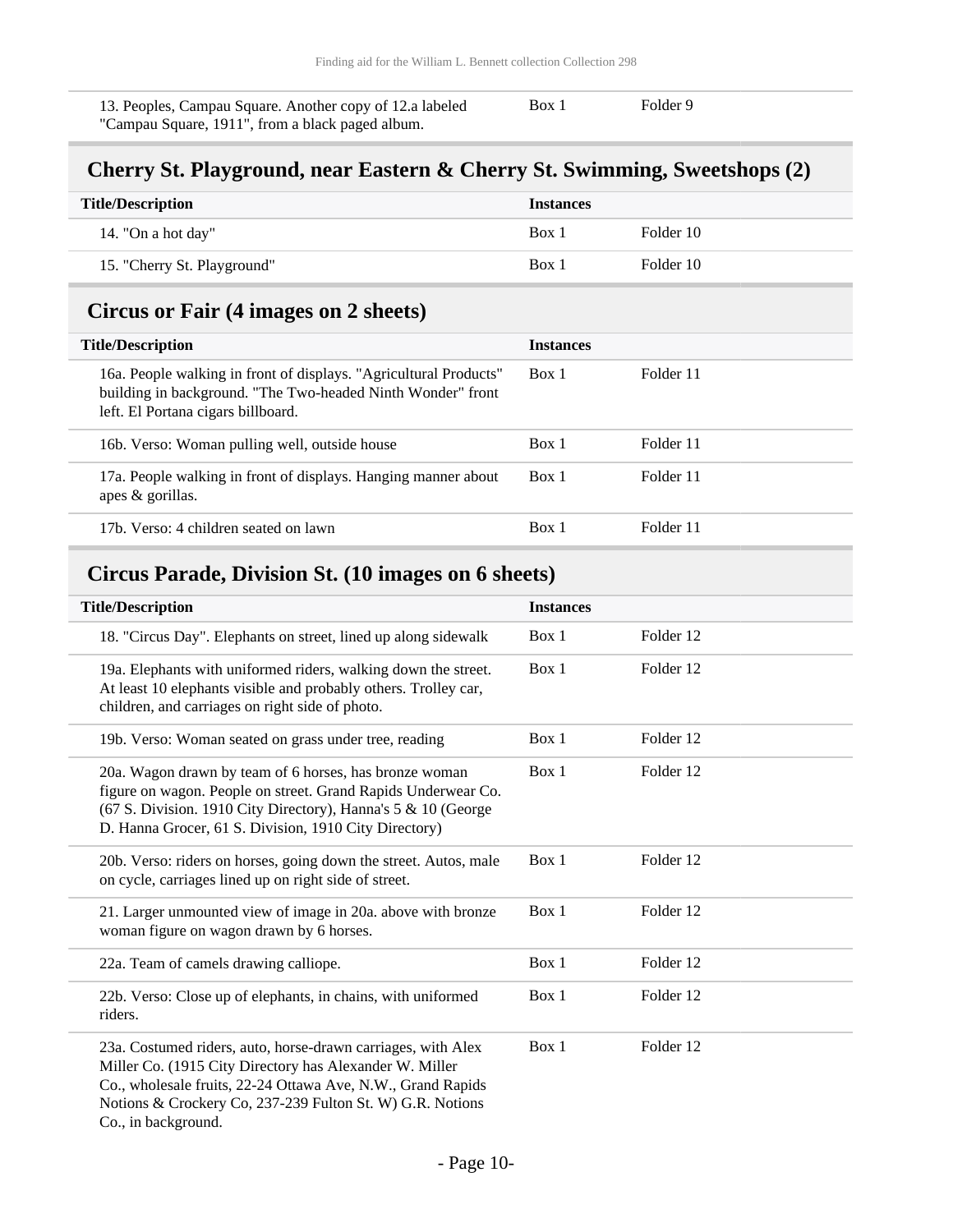<span id="page-10-0"></span>

| 23b. Verso: Ottawa Beach Hotel, Macatawa                                       | Box 1            | Folder 12 |
|--------------------------------------------------------------------------------|------------------|-----------|
| <b>Comstock Park (3 images on 2 sheets)</b>                                    |                  |           |
| <b>Title/Description</b>                                                       | <b>Instances</b> |           |
| 24. Comstock Park Racetrack. Car 10, view from in front of car.                | Box 1            | Folder 13 |
| 25a, Car 4. Bob Burman                                                         | Box 1            | Folder 13 |
| 25b. Two couples on a rocky ledge.                                             | Box 1            | Folder 13 |
| $\sim$<br>י תו<br>$\sim$<br>$\blacksquare$ $\blacksquare$ $\blacksquare$<br>T. |                  |           |

### <span id="page-10-1"></span>**Dam, Grand River. (2 images on 1 sheet).**

| <b>Title/Description</b>                                                                           | <b>Instances</b> |           |
|----------------------------------------------------------------------------------------------------|------------------|-----------|
| 26a. Ice chunks on top of dam. Looking toward East Side at<br>future Belknap Park; Reservoir Hill. | Box 1            | Folder 14 |
| 26b. Verso: Print Shop & old Press                                                                 | Box 1            | Folder 14 |

### <span id="page-10-2"></span>**36 S. Division St. views (ca. 1906, later Fletcher Block 40-44 Division (1912)(2 images on 1 sheet)**

| <b>Title/Description</b>                                                                                                                           | <b>Instances</b> |           |
|----------------------------------------------------------------------------------------------------------------------------------------------------|------------------|-----------|
| 27a Streetscape, with buildings and trolley. Fletcher Hotel. Also<br>another copy of this photo as verso at: John Ball Park Views.                 | Box 1            | Folder 15 |
| 27b. Verso: Woman leaning against tree, long dress, wearing<br>glasses, other people peaking out from behind the tree, house in<br>the background. | Box 1            | Folder 15 |
|                                                                                                                                                    |                  |           |

### <span id="page-10-3"></span>**Fair**

### Related Materials: **Related Materials**

See Circus folder above

## <span id="page-10-4"></span>**Filtration Plant construction (1)**

<span id="page-10-5"></span>

| <b>Title/Description</b>        | <b>Instances</b> |           |
|---------------------------------|------------------|-----------|
| "Starting filtration plant"     | Box 1            | Folder 16 |
| <b>Gay Residence</b>            |                  |           |
| <b>Title/Description</b>        | <b>Instances</b> |           |
| Gay Residence, Fulton St. (2)   | Box 1            | Folder 17 |
| Gertrude (4 images on 3 sheets) |                  |           |

### <span id="page-10-6"></span>**Title/Description Instances**

Gertrude on bridge between Ada & Cascade, 1912.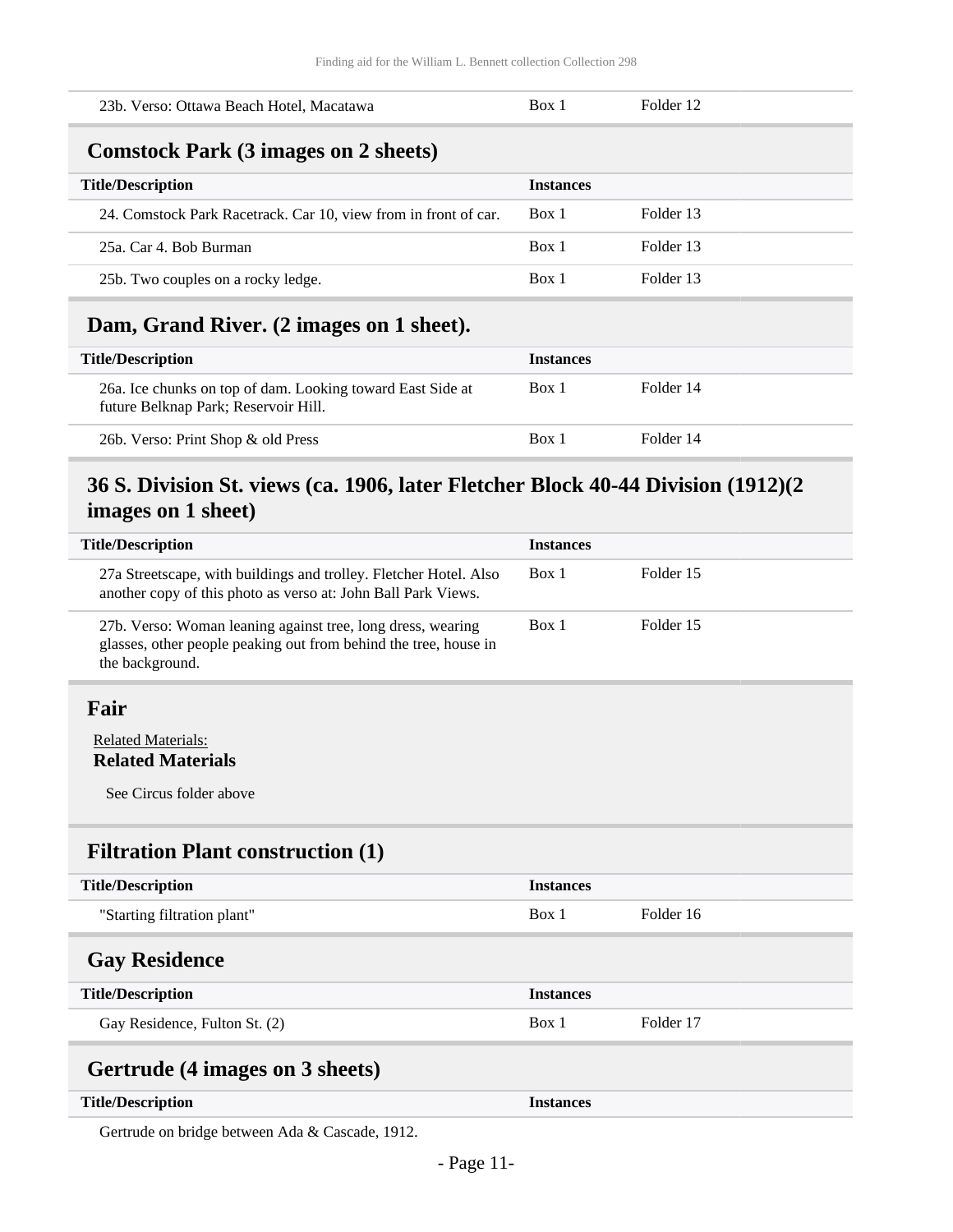|                                                                                                                                         | Box 1 | Folder 18 |  |
|-----------------------------------------------------------------------------------------------------------------------------------------|-------|-----------|--|
| Group of 5 young women, kneeling behind plants in front of<br>house.                                                                    | Box 1 | Folder 18 |  |
| Possible view of same yard with plant, plus streets cape.                                                                               | Box 1 | Folder 18 |  |
| 4 kids in automobile, possibly include Gertrude [Verso of<br>abovel                                                                     | Box 1 | Folder 19 |  |
| <b>Related Materials:</b><br><b>Related Materials</b>                                                                                   |       |           |  |
| See also Comstock Park folder, which includes a photo of<br>4 young people in a rocky setting, perhaps Gertrude [verso]<br>on motor car |       |           |  |
| See also 116-168 W. Bridge St. Views folder, for images<br>of women on the verso side of the street views.                              |       |           |  |

See also "Airplane …" folder

## <span id="page-11-0"></span>**Grand Rapids Aircraft Co. (4 images on 1 sheet)**

| <b>Title/Description</b>                                                                                                                | <b>Instances</b> |           |
|-----------------------------------------------------------------------------------------------------------------------------------------|------------------|-----------|
| "Pictures taken at Grand Rapids Aircraft Co., Grand Rapids,<br>Mich." Part of work room                                                 | Box 1            | Folder 19 |
| "Pictures taken at Grand Rapids Aircraft Co., Grand Rapids,<br>Mich." Showing their patented controls. Brother Charles in rear<br>seat. | Box 1            | Folder 19 |
| "Pictures taken at Grand Rapids Aircraft Co., Grand Rapids,<br>Mich." In Course of construction                                         | Box 1            | Folder 19 |
| "Pictures taken at Grand Rapids Aircraft Co., Grand Rapids,<br>Mich." Controls tipped.                                                  | Box 1            | Folder 19 |

## <span id="page-11-1"></span>**Grand Rapids Boat and Canoe Club at North Park (6 images)**

| <b>Title/Description</b>                                                                                  | <b>Instances</b> |           |
|-----------------------------------------------------------------------------------------------------------|------------------|-----------|
| 1-3. 3 images from the river side, including boats $\&$ activity,<br>with the water visible.              | Box 1            | Folder 20 |
| 4. another view from the water side, closer to boats $\&$ building,<br>with little water.                 | Box 1            | Folder 20 |
| 5. Entrance Boat and Canoe Club                                                                           | Box 1            | Folder 20 |
| 6. Cups at Boat and Canoe Club. [Interior, with award cups lined<br>up on mantle, and table, wicker chair | Box 1            | Folder 20 |

## <span id="page-11-2"></span>**Grand Rapids views, unidentified (3)**

| <b>Title/Description</b> | <b>Instances</b> |
|--------------------------|------------------|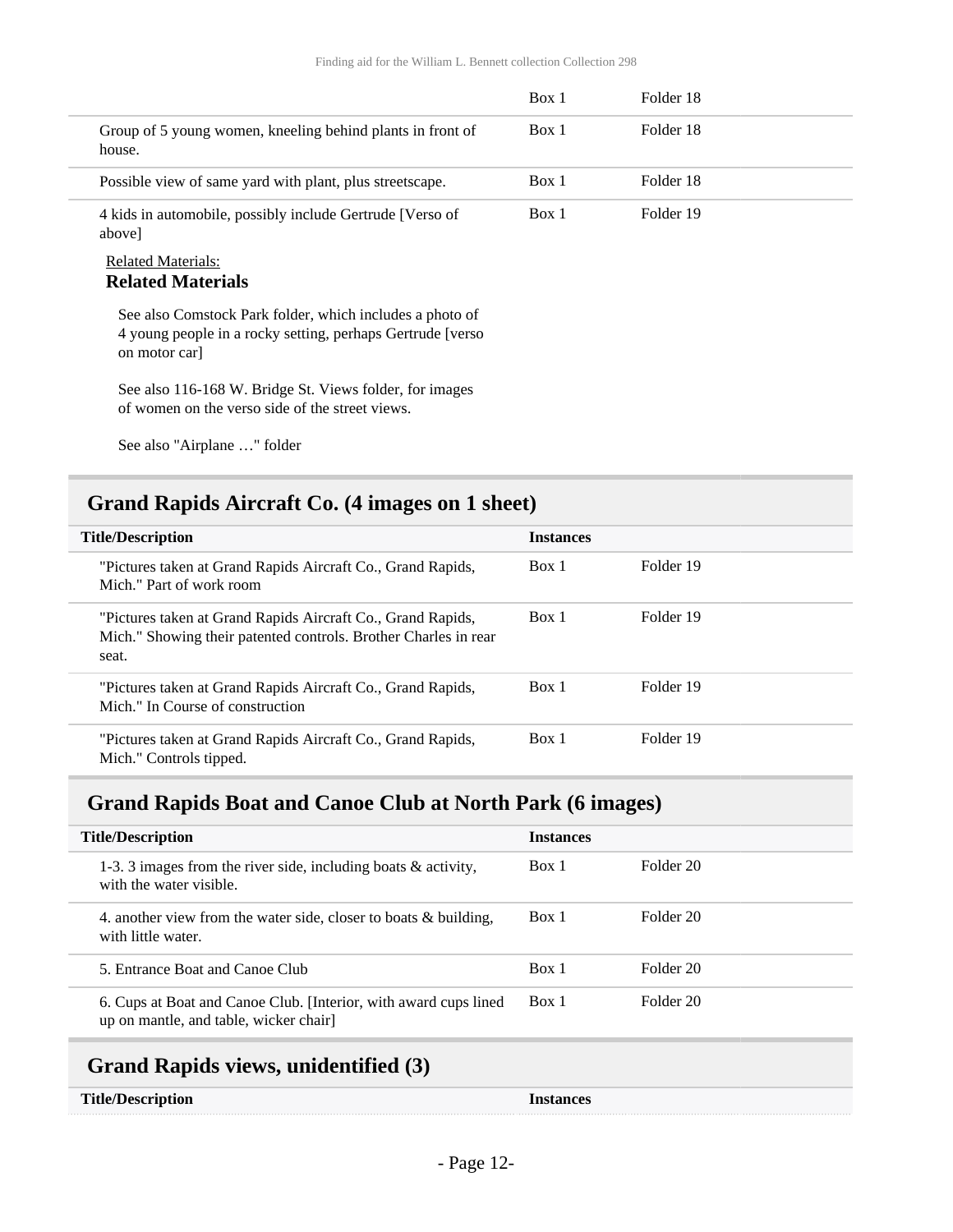| View from hilltop, perhaps from reservoir hill or from the West<br>Side ridge or from John Ball Park                                                                                                                         | Box 1            | Folder 21            |
|------------------------------------------------------------------------------------------------------------------------------------------------------------------------------------------------------------------------------|------------------|----------------------|
| Unidentified scene, perhaps of the freight entrance to a building,<br>with a caretaker? Cottage to the right, houses on the ridge<br>above. Winter snow scene. Cottage is stone with a few historical<br>decorative elements | Box 1            | Folder 21            |
| Unidentified street scene, business, not residential, with two<br>story buildings in the foreground, a water tank & church spires<br>in the background. A telephone pole center left with others in<br>the background.       | Box 1            | Folder 21            |
| <b>Holt Residence</b>                                                                                                                                                                                                        |                  |                      |
| <b>Title/Description</b>                                                                                                                                                                                                     | <b>Instances</b> |                      |
| Holt Residence, Lake Dr. (1)                                                                                                                                                                                                 | Box 1            | Folder <sub>22</sub> |

<span id="page-12-0"></span>Related Materials:

### **Related Materials**

See also Bridge St. Bridge folder for another copy

## <span id="page-12-1"></span>**Houses, Unidentified (5 images on 3 sheets)**

| <b>Title/Description</b>                                                                                                                                                                                                                 | <b>Instances</b> |           |
|------------------------------------------------------------------------------------------------------------------------------------------------------------------------------------------------------------------------------------------|------------------|-----------|
| Unidentified duplex, $brick(?)$                                                                                                                                                                                                          | Box 1            | Folder 23 |
| Streetscape. House has front porch, rail on roof of porch at<br>second level, bay window at side. Verso: Interior. Boat or<br>Machine facility, with woman standing.                                                                     | Box 1            | Folder 23 |
| Stone House at basement and first floor level, shingle. At second<br>floor level. Porch steps up to main level porch, with walkout<br>basement. Verso: Large unidentified building with parapets, cars<br>and people parked on the lawn. | Box 1            | Folder 23 |
| <b>Related Materials:</b><br><b>Related Materials</b><br>See also Advertising folder verso image                                                                                                                                         |                  |           |

## <span id="page-12-2"></span>**Howard's [Bicycle] Shop**

| <b>Title/Description</b>                                   | Instances |           |
|------------------------------------------------------------|-----------|-----------|
| Howard's [Bicycle] Shop on East St. [now Eastern Ave.] (1) | Box 1     | Folder 24 |

## <span id="page-12-3"></span>**Island Park Baseball (6 images on 5 sheets)**

| <b>Title/Description</b>                                                                               | <b>Instances</b> |           |
|--------------------------------------------------------------------------------------------------------|------------------|-----------|
| Original photo. Neg. #3352. Stands partially filled, buildings in<br>background, outside of the field. | Box 1            | Folder 25 |
| Verso: [Men walking]                                                                                   | Box 1            | Folder 25 |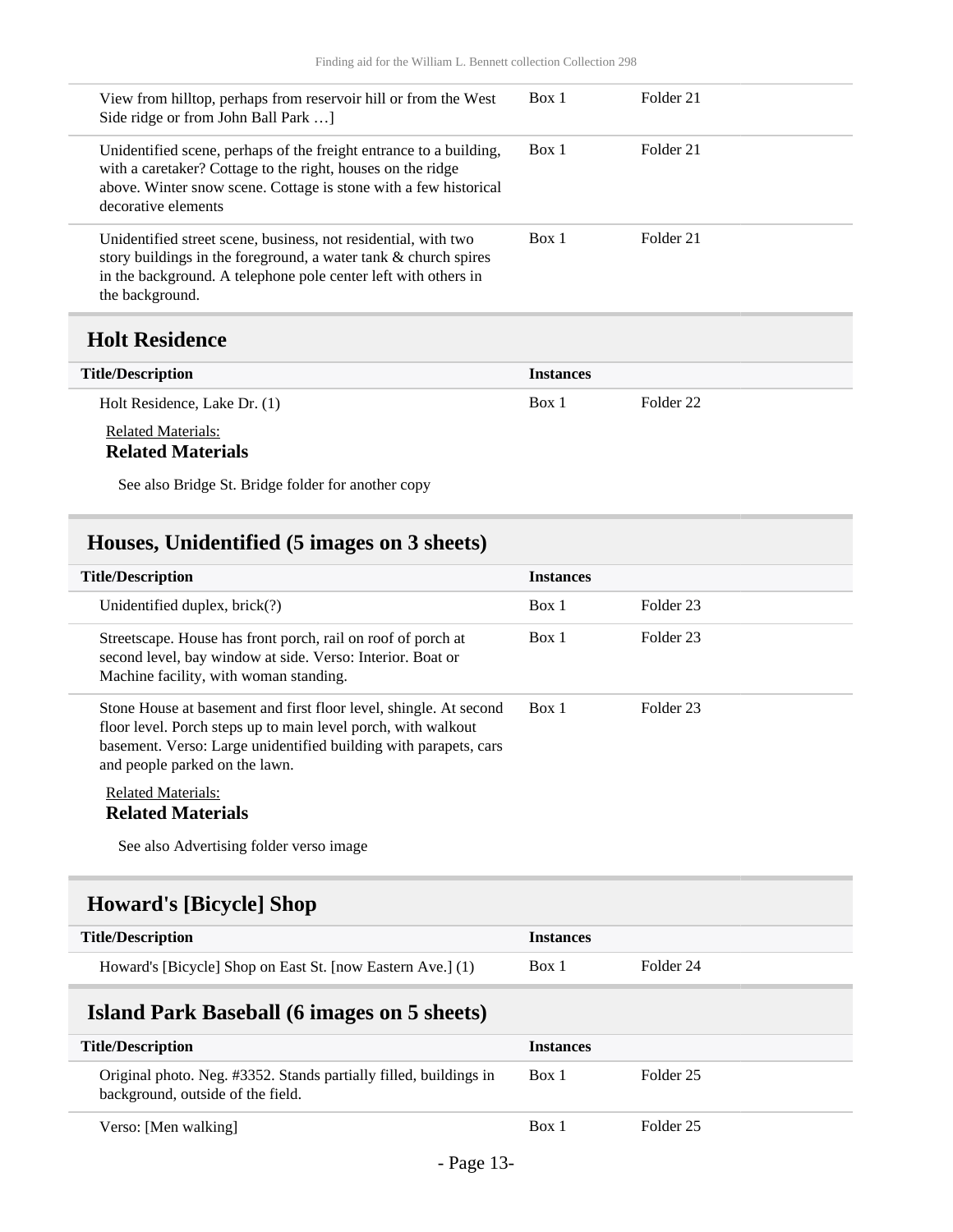| Copy photo. Verso notes: Island Park, 1913. Neg. 2774. Appears<br>to be the same field and the same view toward the buildings as<br>above. | Box 1 | Folder 25            |
|--------------------------------------------------------------------------------------------------------------------------------------------|-------|----------------------|
| Copy photo. Verso notes: Island Park, 1913. Neg. 2775.<br>[Filtration plant at top right?] Billboard along back fence of ball<br>park.     | Box 1 | Folder 25            |
| Original photo. Matty McGraw Grand Rapids, catcher, 1913.<br>[Black album paper]                                                           | Box 1 | Folder 25            |
| Original photo. Coming from ball park, 1914. [Woman standing<br>by carl                                                                    | Box 1 | Folder <sub>25</sub> |

### <span id="page-13-0"></span>**John Ball Park (6 images on 4 sheets)**

| <b>Title/Description</b>        | <b>Instances</b> |           |
|---------------------------------|------------------|-----------|
| Driveway                        | Box 1            | Folder 26 |
| Woman standing on rustic bridge | Box 1            | Folder 26 |
| Pavilion, 3 views.              | Box 1            | Folder 26 |

### **General**

Verso of 1 has Fletcher Hotel on Division Street, see also the "Division Street" folder above.

## <span id="page-13-1"></span>**G.J. Johnson Advertisement. (1)**

| <b>Title/Description</b>                     | <i>Instances</i> |           |
|----------------------------------------------|------------------|-----------|
| G.J. Johnson Advertisement. Homecoming week. | Box 1            | Folder 27 |

### <span id="page-13-2"></span>**Lake Drive views (1)**

| <b>Title/Description</b>                                       | <b>Instances</b> |           |
|----------------------------------------------------------------|------------------|-----------|
| Lake Drive view. Taken from top of telephone pole [auto $\& 2$ | Box 1            | Folder 28 |
| horse drawn wagon]                                             |                  |           |

### <span id="page-13-3"></span>**Macatawa (3 images on 2 sheet)**

| <b>Title/Description</b>                | <b>Instances</b> |           |
|-----------------------------------------|------------------|-----------|
| Unidentified Park also shares one sheet | Box 1            | Folder 29 |
| Ottawa Beach Hotel                      | Box 1            | Folder 29 |
| <b>Related Materials:</b>               |                  |           |

### **Related Materials**

See the verso of an image in the Circus Parade folder.

### <span id="page-13-4"></span>**Monuments, unidentified (3 images on 1 sheet)**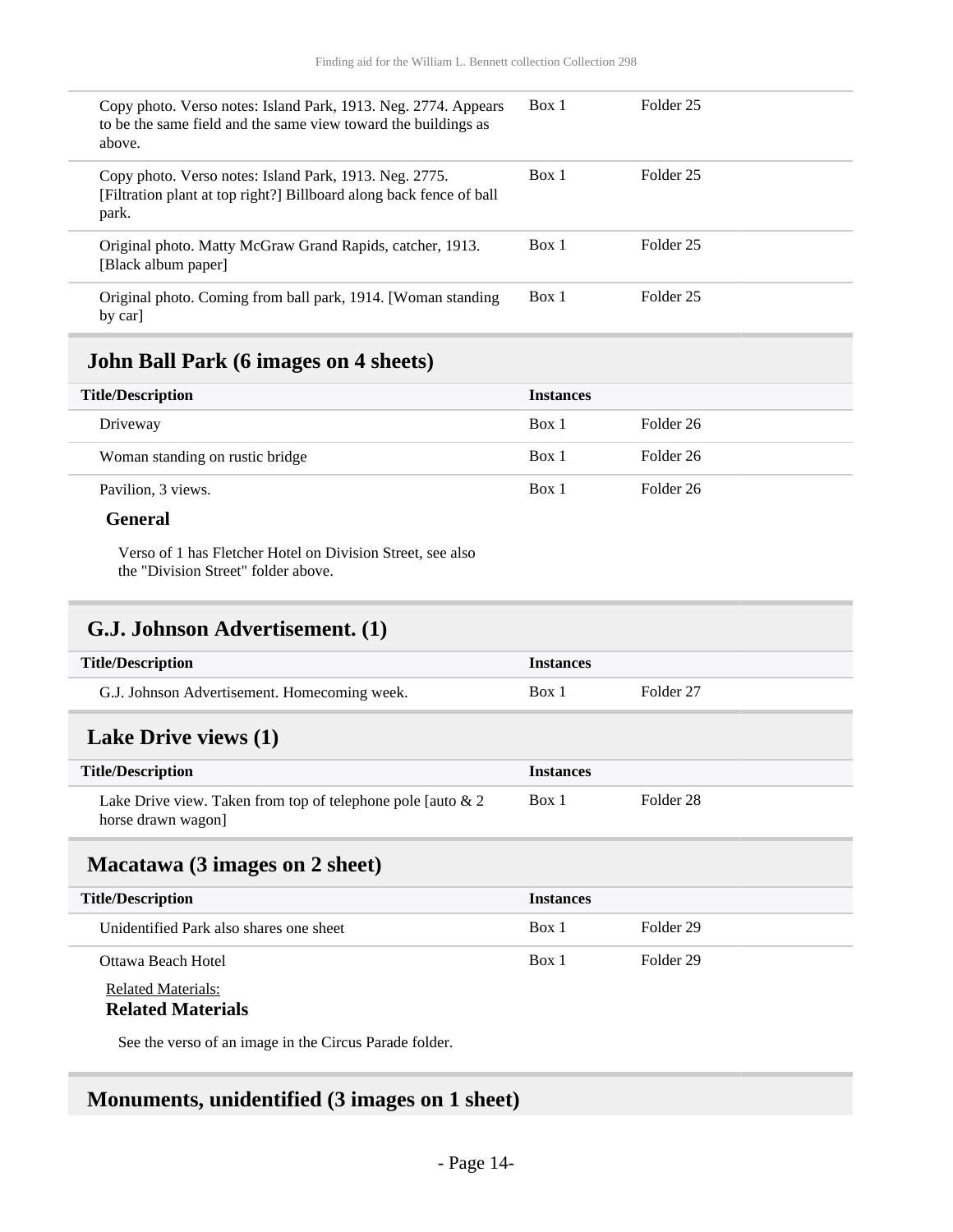| <b>Title/Description</b>                                                  | <b>Instances</b> |           |
|---------------------------------------------------------------------------|------------------|-----------|
| Monuments, unidentified. Also includes the Hotel Occidental<br>(Muskegon) | Box 1            | Folder 30 |

### <span id="page-14-0"></span>**Motorcycles and motorcyclists (4)**

| <b>Title/Description</b>                                                         | <b>Instances</b> |           |
|----------------------------------------------------------------------------------|------------------|-----------|
| In front of Bill DeLyes, waiting to start for Camp Lake on<br>motorcycle picnic. | Box 1            | Folder 31 |

### **General**

H L

> Subject terms: 219 x street; My first machine, a 5hp Pope single; Charles at Ada, 1916; Soon after I got my twin about the time she ... an hour.

## <span id="page-14-1"></span>**North Park (8 images on 3 sheets)**

| <b>Title/Description</b>                                                                               | <b>Instances</b> |           |
|--------------------------------------------------------------------------------------------------------|------------------|-----------|
| Pavilion or club house during a flood                                                                  | Box 1            | Folder 32 |
| Reverse: Man in suit with suitcase, tipping his straw(?) hat,<br>standing by the side of a house.      | Box 1            | Folder 32 |
| Same image as a postcard                                                                               | Box 1            | Folder 32 |
| Another of the building with people seated on the lawn in the<br>flooded portion above                 | Box 1            | Folder 32 |
| Swimming & Diving Board(2)                                                                             | Box 1            | Folder 32 |
| <b>General</b>                                                                                         |                  |           |
| One has "Rose's" printed on the image                                                                  |                  |           |
| Verso of one swimming image has: Shoulder & head views of 3<br>young men in suits, in oblique profile. | Box 1            | Folder 32 |
| <b>Ottawa Beach Hotel</b>                                                                              |                  |           |
| <b>Related Materials:</b><br><b>Related Materials</b>                                                  |                  |           |
| See Circus Parade                                                                                      |                  |           |
| <b>Parade float</b>                                                                                    |                  |           |
| <b>Title/Description</b>                                                                               | <b>Instances</b> |           |
| Parade float for brewing company (1)                                                                   | Box 1            | Folder 33 |

### <span id="page-14-4"></span><span id="page-14-3"></span><span id="page-14-2"></span>**Print Shop**

Related Materials: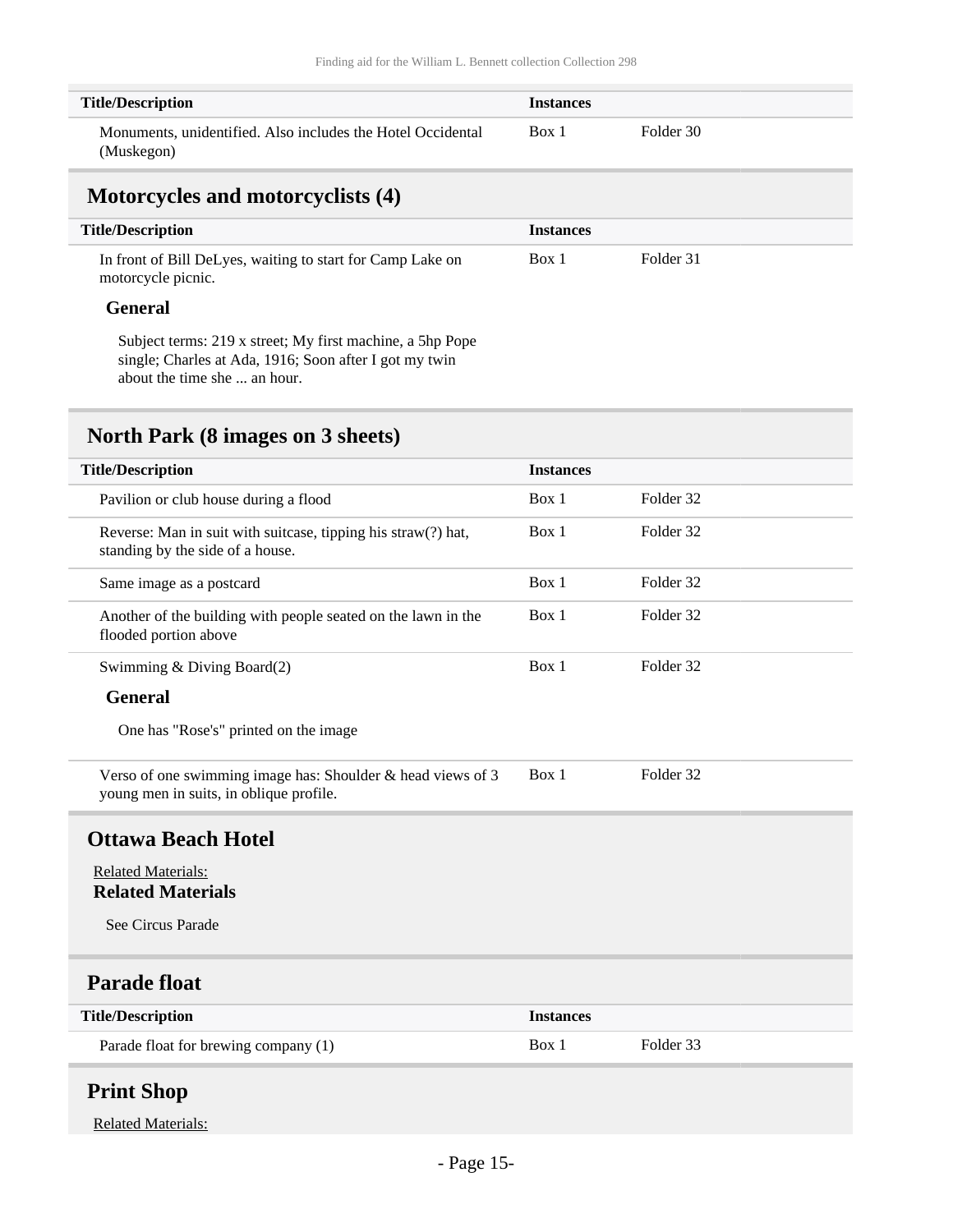### **Related Materials**

See Dam

## <span id="page-15-0"></span>**Rix Robinson House (1 photo postcard)**

| <b>Title/Description</b>     | Instances  |           |
|------------------------------|------------|-----------|
| Ada's First white man. 1821. | <b>Box</b> | Folder 34 |

## <span id="page-15-1"></span>**Ryerson Public Library, n.d. [pre-1950]**

| <b>Title/Description</b>                                         | <b>Instances</b> |           |
|------------------------------------------------------------------|------------------|-----------|
| Façade view from Park St., with residential left, auto & walkers | Box 1            | Folder 35 |
|                                                                  |                  |           |

## <span id="page-15-2"></span>**[Set 1] (4 prints)**

| $L^{\infty}$ $\sim$ $-1$ $($ $ P^{\infty}$ $  \sim$ $\sim$ $/$                                                                                                                                                                                                                 |                    |  |
|--------------------------------------------------------------------------------------------------------------------------------------------------------------------------------------------------------------------------------------------------------------------------------|--------------------|--|
| <b>Title/Description</b>                                                                                                                                                                                                                                                       | <b>Instances</b>   |  |
| [Woman standing by car, petting dog seated on the fender.]<br>Verso: Sargent Quality. 63.                                                                                                                                                                                      | Folder 36<br>Box 1 |  |
| 2 men and 1 woman standing beside car on the curb, on<br>unidentified street, with houses or apartment houses behind.<br>Verso: "41"                                                                                                                                           | Folder 36<br>Box 1 |  |
| Child seated on fender of auto, man in drivers seat, with another<br>child?, woman seated in the back. Perhaps on street in front of<br>apartment house on Cherry St. at Madison.                                                                                              | Folder 36<br>Box 1 |  |
| [Streetscape, bird's eye. United States Tires, sign on building<br>at right. Bank on corner opposite. Telephone poles, people<br>walking, cars] [1920 City Directory of U.S. Tires at 17 Library<br>St. N.E. at corner of W. Park Av., but bank not fount at this<br>location. | Folder 36<br>Box 1 |  |

## <span id="page-15-3"></span>**[Set 2] 3 winter scene photo postcards.**

| <b>Title/Description</b>                                                  | <b>Instances</b> |           |
|---------------------------------------------------------------------------|------------------|-----------|
| House, not identified                                                     | Box 1            | Folder 37 |
| House, not identified                                                     | Box 1            | Folder 37 |
| Fork in road, that might be Fulton & Lake, or might be<br>someplace else. | Box 1            | Folder 37 |

## <span id="page-15-4"></span>**Thornapple River (1)**

| <b>Title/Description</b> | <b>Instances</b> |           |
|--------------------------|------------------|-----------|
| "Bag Rock"               | Box 1            | Folder 38 |

## <span id="page-15-5"></span>**Unidentified group/event**

| <b>Title/Description</b> | <b>Instances</b> |
|--------------------------|------------------|
|--------------------------|------------------|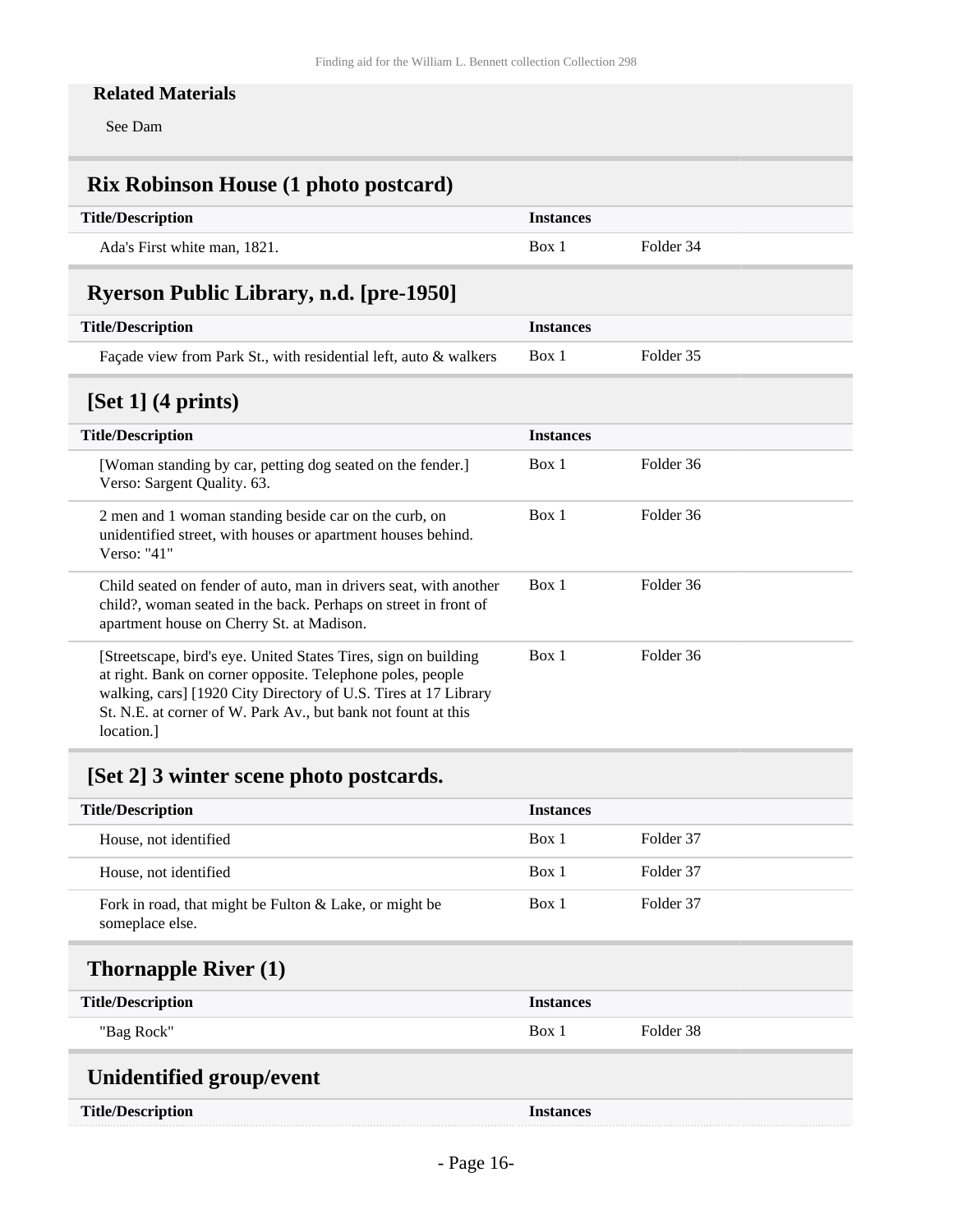<span id="page-16-0"></span>

| Unidentified group/event, mostly men, by river or lake                       | Box 1 | Folder 39 |
|------------------------------------------------------------------------------|-------|-----------|
| <b>Unidentified Park</b>                                                     |       |           |
| <b>Related Materials:</b><br><b>Related Materials</b><br>See Macatawa folder |       |           |
| <b>Union Station</b>                                                         |       |           |

<span id="page-16-1"></span>

| <b>Title/Description</b>                                 | <b>Instances</b> |           |
|----------------------------------------------------------|------------------|-----------|
| Union Station (1870-1900). 1993.024                      | Box 1            | Folder 40 |
| General                                                  |                  |           |
| Shows a train at the station. The building does resemble |                  |           |

the 2000 Union Station warehouse building used as the temporary Grand Rapids Public Library. Verso Note: First Grand Rapids Union Station. Built in 1870 by Grand Rapids and Indiana R.R. Replaced in 1900 by Brick Station.—verso note, source unknown. [Note: This items was previously located in 54-45-34. It was removed to this in Oct. 2002 to sit with the several other photos collected & donated by William L. Bennett.

### <span id="page-16-2"></span>**Webster's House Boat**

<span id="page-16-3"></span>

| <b>Title/Description</b>                                                                         | <b>Instances</b> |           |
|--------------------------------------------------------------------------------------------------|------------------|-----------|
| Webster's House Boat, North Park. Subject terms: North Park<br>Bridge; Grand River views; canoes | Box 1            | Folder 41 |
| <b>Negatives</b> (5)                                                                             |                  |           |
| <b>Title/Description</b>                                                                         | <b>Instances</b> |           |
| Automobile with passenger                                                                        | Box 1            | Folder 42 |

### **^** [Return to Table of Contents](#page-1-0)

### <span id="page-16-4"></span>**Series III. Scrapbooks [1994.023]**

<span id="page-16-5"></span>

| <b>Scrapbooks</b>                                      |       |          |
|--------------------------------------------------------|-------|----------|
| <b>Title/Description</b><br><b>Instances</b>           |       |          |
| In Skylight Studio "news pad" drawing pad.             | Box 2 | Volume B |
| <b>General</b>                                         |       |          |
| Includes approx. 20 color photo and 25 b/w photos. Has |       |          |

page number indexing on cover for various items. Mostly